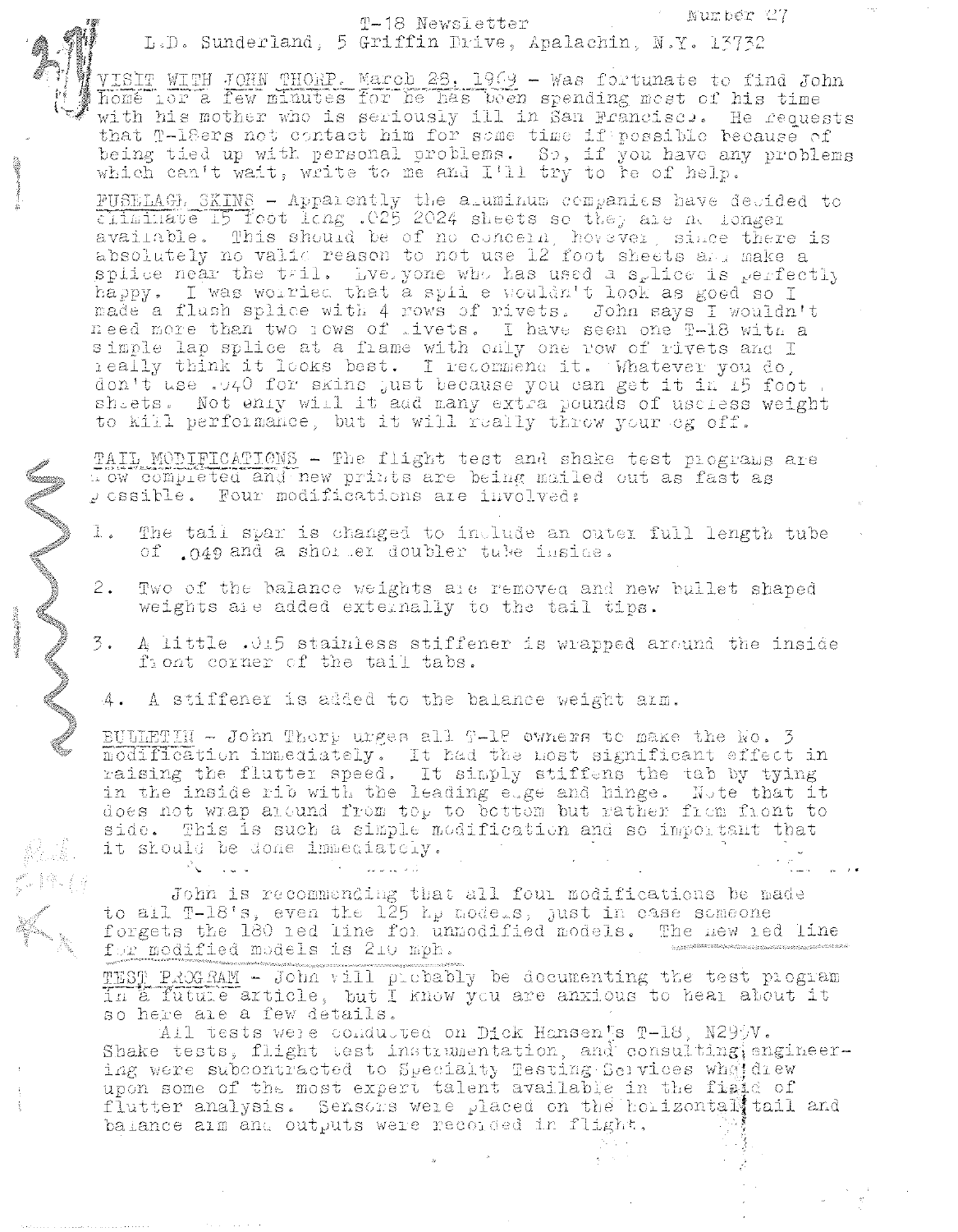$\mathcal{L}_{\Sigma}$ 

The procedure used was to make a modification and perform shake tests on the ground which identified the bending frequencies of the various parts. Then flight tests were conducted by John Thorp to verify the predicted in-flight characteristics.

First, a new horizontal tail was built with the new two-peice spar. Tests showed that at about 195 mph, the horizontal tail experienced a bending oscillation at 31 cycles per second with zero damping. This means that the oscillation reached a certain amplitude and got no larger. It was not actual flutter because flutter is defined as a divergent oscillation. That means it gets progressively larger until something gives. The condition was not detectable by the pilot, but showed up on the instrumentation.

The balance weight arm vibrated with a 15 cps frequency. Figuring that this was coupling with the tail bending at twice the frequency, they added a stiffener to the balance weight a.m. But tests revealed that this lowered the speed at which oscillations occurred.

Next the three lead weights were removed completely and John flew up to 200 mph with no problems. Now, a word of explanation about the purpose of these weights. They were not intended to give static balance to the horizontal tail to raise the flutter speed. Instead, they serve only to provide dynamic stability augmentation, or damping, to smooth out the ride in rough air. You have all observed how an arrow oscillates back and forth in its flight after being released. The bigger the feathers, the quicker the oscillations will damp out. An sirplane acts the very same way with its "tail feathers" providing the damping when gusts disturb it. Now without a balance weight the horizontal tail would fall down at the trailing edge indicating that the cg is aft of the hinge line. When a disturbance swings the tail of the aircraft down in flight, this mass unbalance causes the trailing edge of the tail to swing up. This creates down lift on the tail which rotates the tail end of the airplane down even more. This effect decreases the dynamic stability compared to the conditions with the horizontal tail held fixed. As weight is added to the talance arm, the damping is improved. With the specified amount of lead the tail is nearly statically balanced and the damping is very good, giving a smooth ride in rough air. With the weights all removed, the T-18 flies fine in smooth air but in rough air the ride is not so nice because the damping is poor.

There is another type of stability carled static longitudinal stability. This relates to the ability of an airplane to fly hands off. If it gets disturbed and later, on its own, returns to trim conditions it is said to be statically stable. But, when disturbed upward, for instance, if it continues to pitch up until it does a loop or stalls it is statically unstable. That is, if the cg is forward of the neutral point it has positive stability and if it is aft of the neutral point it is unstable. The balance weight affects static stability also. More weight decreases static stability and less weight increases it (moves the neutral point aft). This has nothing to do with flutter but is only noted for your information.

Back to the flight tests. Sin e John felt that the balance weight was needed for a good ride in rough air he had to put the weights back on. The tests indicated that the weight was causing a flutter problem since there was considerable flexure between it and the tail tips. So, to get the weight mole rigidly connected to the tail tips, the two side weights were removed from the balance arm and streamlined weights were added ahead of the tail leading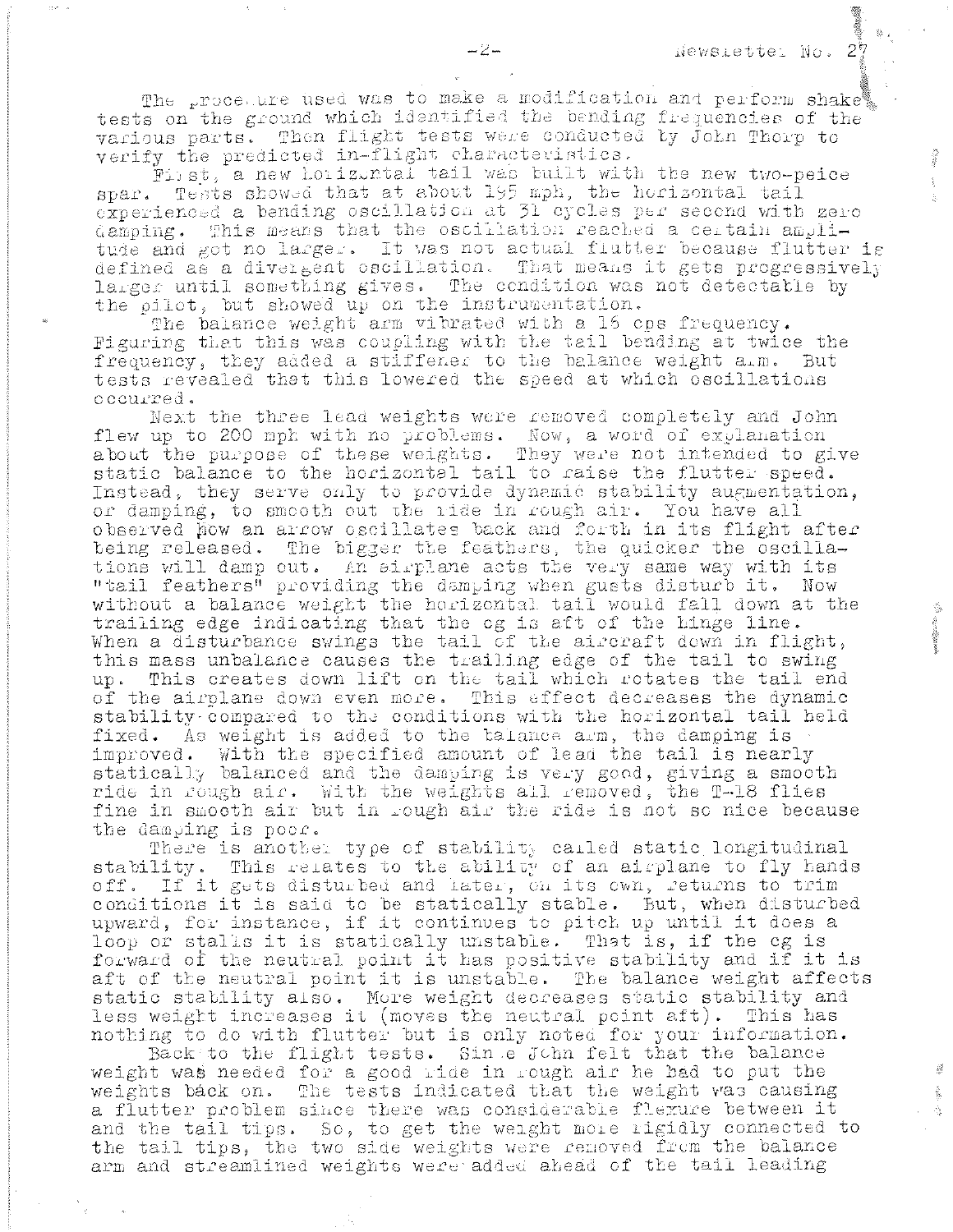edge at the outboard ribs. Flight tests were run up to 220 mph with this configuration, but they still weren't out of the woods. A tail oscillation would still occur at 25 to 30 cps.

Next the little stainless steel stiffeners were added to the corners of the tail tabs and the frequency went way up giving the biggest single improvement. Flight tests were then run up to 23T muh with perfect results. The damping from stick bumps-was just as good at that speed as at 150 mph. John now thinks the tail would go all the way up to near sonic speed without flutter. However, his experts would not let him fly any faster because other surfaces like fin, iudder and ailerons were not instrumented and there was no way to tell whether they were approaching flutter conditions. Since the FAA requires flight demonstration tests to be run at 10% above red line, that sets the red line at 210 mph. This is valid only for the flight tested configuration which included all of the above listed four modifications.

Some people have asked whether a slab tail is more susceptible to flutter than a conventional tail. This is a fair question for the layman and let's face it, almost everybody is a layman when it comes to flutter. The answer is a definite NO. Conventional tails have the same problem as slab tails and one can be made just as safe as the other. If you don't believe this, just take a look at all of the supersonic airplanes. Nearly all have slab tails.

So what conclusions can be drawn? What caused the two accidents There has been no official announcement and we do not know for certain, however, there is evidence that they were caused by flutter<br>of the horizontal tail. In one case there was strong evidence that the aircraft had flown much in excess of the 229 mph redline. In. the other case there was evidence that not only had the aircraft been flown at high speed, but that the tail had not been built in compliance with the plans.

T-18 owners can now have the confidence that their airplane has been through perhaps the most extensive flutter test program of any homebuilt.

AEROBATCIS IN MY T-18 BY DON CARTER - Vestal, N.Y. - The keynote of this article is "Be Prepared". It is important that both pilot and aircraft are properly readied for aerobatics. Another important consideration is that just as no two pilots have the same experience and capatility, there are no two T-18's exactly alike, This is expecially true of power plants and CG locations, both of which are significant factors in aerobatic performance. The reader therefore, should understand that the aerobatic performance to be discussed is not for all T-18's but only for Serial Number 96 with the conditions as specified. It is powered with a 125 hp 0-290-G engine.

Is The Aircraft Prepared? - The red line restriction should be considered in detail. The first question to be asked is "what is the accuracy of my airspeed systems?" John Thorp advises that the red line has a known 10% margin of safety. From what I've seen and heald about pitot-static systems of home builts, errors greater than 10% are not uncommon. Serial No. 96 was checked on a ground course and verified against a factory job that had a high confidence  $level.$ 

The red line has additional significance because with a cruise CAS in the neighborhood of 150 mph, the red line represents only a small percentage increase. Since these T-18's are clean ships, that increase can come mighty fast. For example, entering a Split-S from cruise would invite exceeding the red line. That manuever is conspicuous in its absence from those which No. 96 has performed.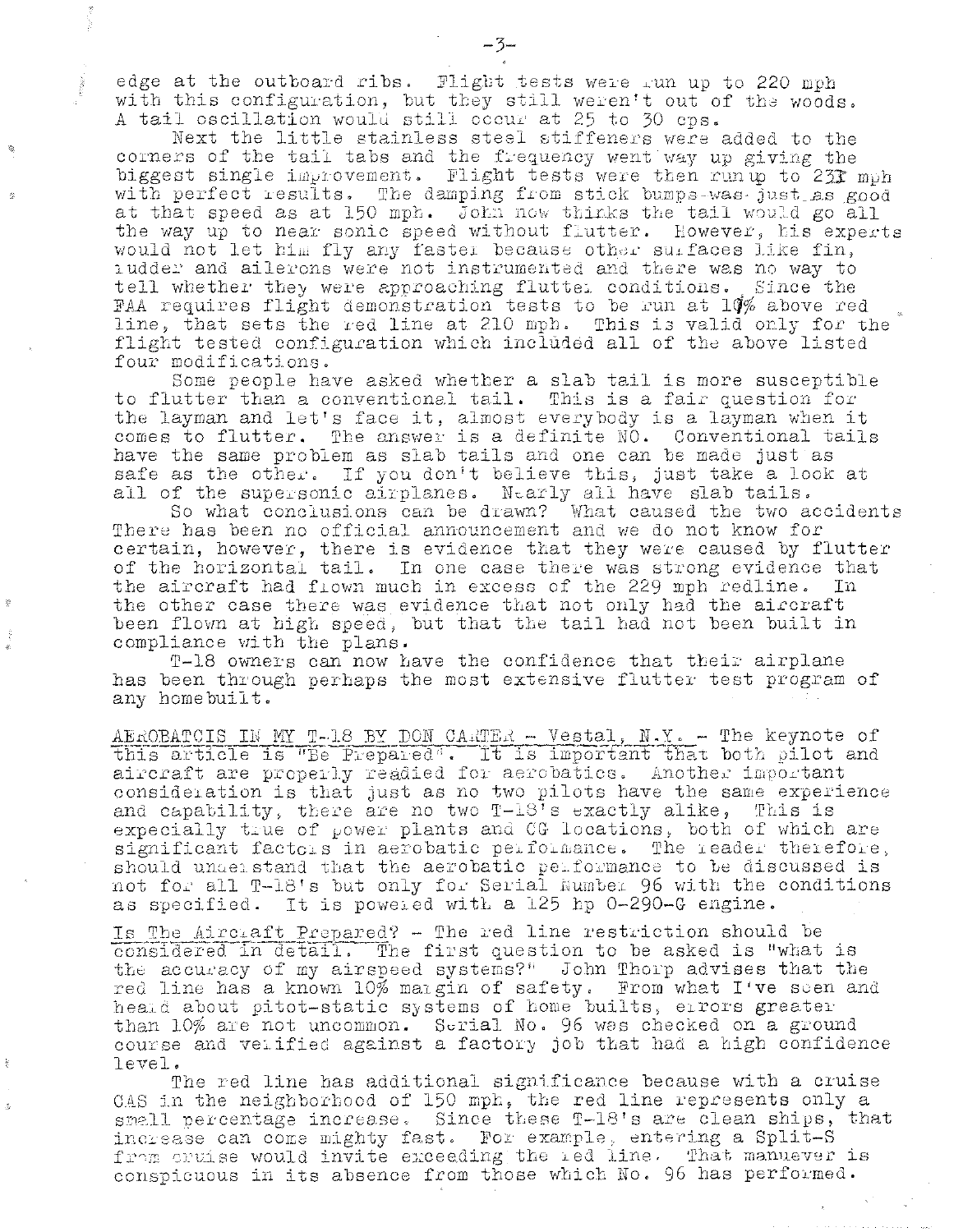Is The Pilot Prepared? - It is never wise for a pilot inexperienced in aerobatics to experiment on his own. This is especially true in the "Tiger" for reasons outlined above. Therefore, if the T-18 pilot is not an experienced aerobatic pilot, he should buy himself some insurance in the form of a good course in aerobatics. Such courses are offered by many local flying schools.

Aerobatics in Number 96 - Although I had handled a number of T-18's in flight and Lu Sunderland generously let me do some airwork and make four circuits around the field as preparation for my first flight, I did not appreciate the beautiful handling characteristics of the T-18 until I was on my own in No. 96. Although I've flown a number of aircraft from the WACO INF to F-51's and F-80's, I have never flown a sweeter handling aircraft than the T-18. This statement comes from a pilot who prefers a very responsive aircraft.

Number 96 began aerobatics with an empty weight of 730 lbs (bathroom scale accuracy) and a pilot weighing 175 lbs with chute. Depending on fuel, cg would vary between 20% and 22%. A GPU was up front. There is no tendency for either wing to consistently drop off in stall maneuvers.

Number  $96'$ s pilot has been through the formal aerobatic programs of CPT and Aviation Cadet training. In recent months he had made a number of aerobatic flights in an EAA Bipe. Therefore, both pilot and aircraft were reasonably prepared for aerobatics.

I will discuss the aerobatic maneuvers in the order that I progressed through them. In general, I started with the positive "G" maneuver first. I would like to point out that my interest in aerobatics is generated by the desire to increase my skill in controlling my airplane and the pure enjoyment derived from them. I am not a contest pilot nor am I even familiar with current standard techniques.

<u>Barrel Rolls</u> - I dive to 160 mph and pull nose up  $5-10^{\circ}$  above the horizon at the same time banking about 20<sup>0</sup> opposite to direction of roll. Then almost full aileron with lots of rudder with the roll and a little back pressure to keep you comfortably in your seat and hopefully the ball in the center. If the roll rate is relatively high, the nose won't deviate more than about 5 degrees during the roll. With full aileron, No. 96 will roll 180° per second. I have done double and triple rolls by raising the nose proportionately higher at entry. I like this maneuver because it's comfortable, fast, and presents a real challenge in keeping it coordinated through recovery. One word of caution. Start with nose high, up to 30°, on first attempts to avoid excessive speed in event you dish out. This roll could be entered at a slower speed but it would not be nearly as tight.

Loops - I enter my loops at 160 mph with full throttle. Because of the wide range of speed in this clean aircraft, back pressure will vary considerably if the loop is to be round. Use lots of it in the first quarter gradually letting off to a very light pressure as you go over the top. Remember that red line and throttle back in the third quarter. Biggest problems will probably be not enough back pressure in the beginning and too much going over the top. There is a matural tendancy to pull too much back pressure at the  $\mathfrak{r}_{\mathfrak{s}}$ . top of the loop to hurry it up but this is at the point where the aircraft is going the slowest and a stall or even a snap roll can be induced. Remember to pull those g's (2.5-3) in the isginning.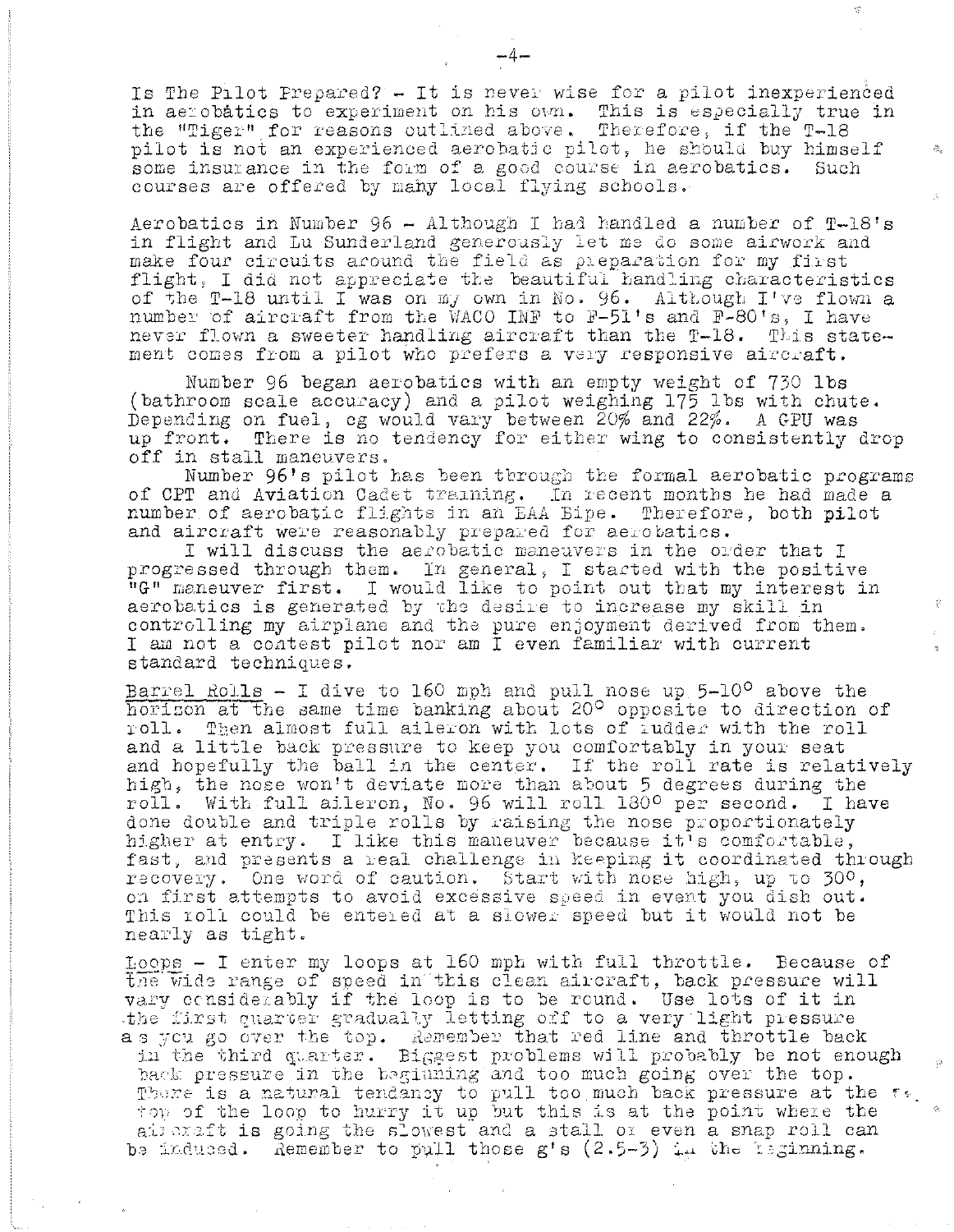Immelmanns -- Enter a tight loop at 170 mph using even more back pressure in the beginning so that enough speed to roll will be available at the top. Roll out at the top can be either parrel roll type or slow roll. For maximum comfort I like to parrel roll which should be started just before going over the top. Full aileron and lots of rudder for the roll with back pressure gradually increasing. Perhaps the more proper method is the half roll at the top. When reaching the top apply forward stick to keep the nose on the horizon. Immediately start the roll with aileron and rudder and add lots of top rudder as the wings go vertical decreasing as they approach level.

Spins - Spin entry is normal and recovery occurs immediately upon releasing back pressure and neutralizing rudder. No. 95's roll slows slightly about every half turn with the forward cg. No difference in right and left spins.

Snap Rolls - As a precautionary measure to keep stick formed light, I have only performed snap rolls at 80 and 90 mph. I use stick full back and full rudder (no aileron). There is a slight hesitation as in a spin and roll rate is average (whatever that means). Recovery is instant with forward stick and opposite rudder,

Shap on Top of Loop - Enter at 170 mph and start shap about  $10^{\circ}$ before reaching the top. Nose should be about 10º down at recovery after 3600 of roll. Complete loop normally. Keep first half of loop tight as in an Immelmann.

Slow Rolls and Ealf Rolls - Start by vacuum cleaning the office. A tight seat belt and shoulder harness will also help keep you from standing on your head on the canopy. Start your slow roll, after a shallow dive to 160 mph, with your nose slightly above the horizon. Begin your roll with stick and rudder together. From then on you're completely uncoordinated trying to keep your nose on a point. Top rudder is maximum when the wings are vertical and forward stick maximum when on your back. I find that I need all the rudder I have and then some to keep the nose up. Except for lacking rudder, the Tiger rolls nicely. The only difference in the half roll is that all action is stopped on your back and then you go back to the way you came. If you get into trouble just apply full aileron and you'll be right side up in jig time. Avoid recovering in a split S.

I wonted an inverted fuel system so I could keep the engine going when I roll slowly. Number 96 has a poor man's inverted carouretor system and so I have to adjust the mirture when I go inverted. This makes things a little ousy at this point.

Hammerhead Stall - If physical sensation is whatyou like, this is the manauver for you. Dive to 160 mph, pull nose up as in a loop to vertical and hold here there until the airspeed approaches stall. Then apply full rudder and fall away. Your airplane will weather vane around to nose down vertically, Then quickly reduce power and recover to level flight.

Conclusion - The high performance and superb handling characteristics of the Tiger make it a fine aircraft for aerobatic flight. The light control pressures also reduce the fatique factor. However, I am sure some of the pro's would have some recommendations if the Tiger was to be used competitively. To date, I've only tested the inverted capability in slow rolls and sustained inverted flight. Inverted shaps and spins are yet to be explored. I've already messed up my Tiger by leaking a couple of guarts of oil while on

 $-5-$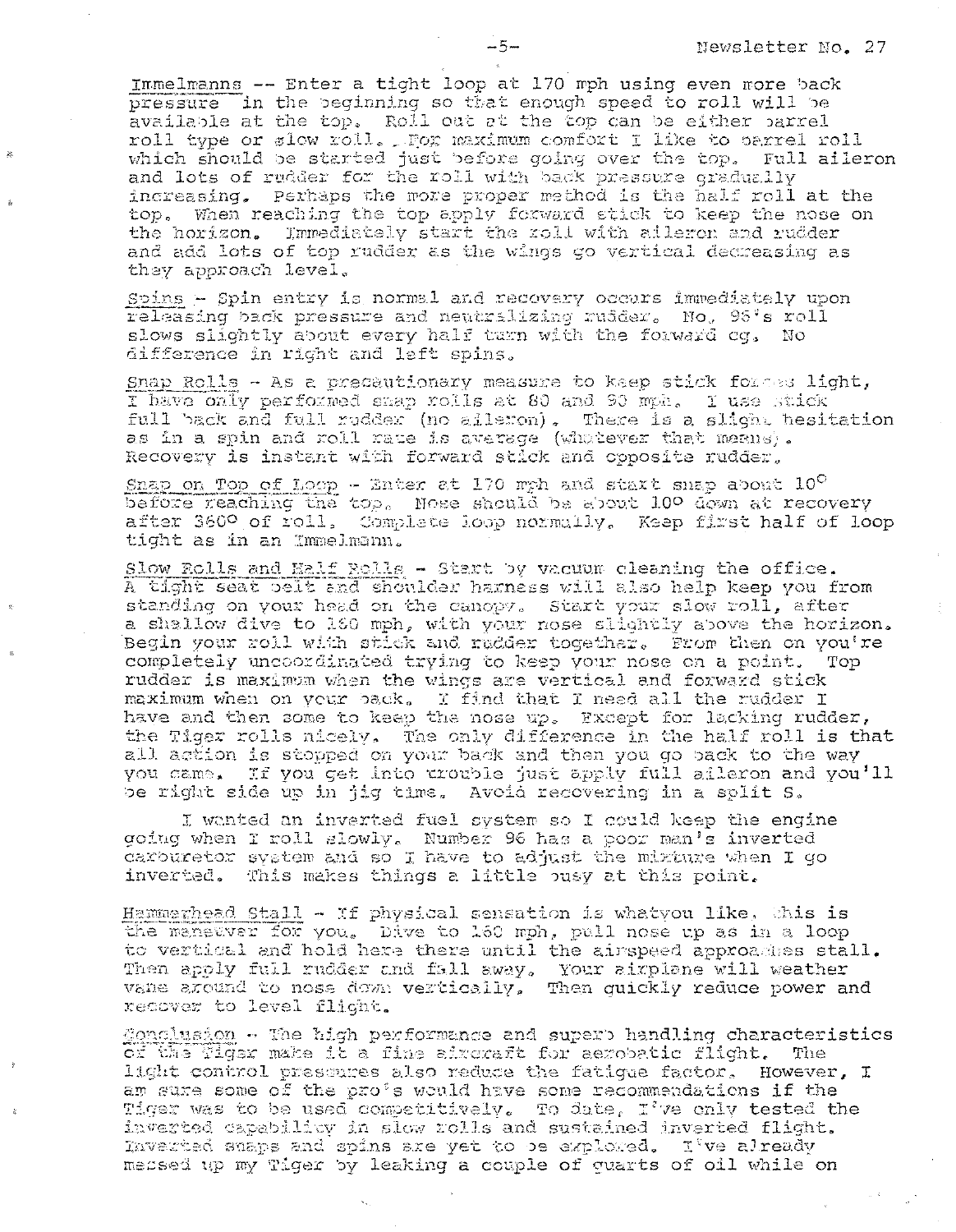my back. I'll probably modify my lubrication system for inverted flight before pulling many more negative g's.

I would like to conclude with the keynote "Be Prepared". I should not have to emphasise the significance of the red line. All Tiger pilots should coserve it religiously. Below is a list of "Be Prepared" considerations.

- Pilot should be experienced in aeropatics. 1.
- 2. Aircraft should have accurate airspeed system.
- 3. C.G. should be forward for first flights.
- Vacuum office for inverted flight. 4.
- $5<sub>o</sub>$ Wear chute.
- Practice opening canopy in flight to be prepared for  $5$ emproency eqrass.
- Have lots of air beneath you -- like 7000 ft.  $7<sub>1</sub>$
- Get off airways to keep it legal.  $8_{\circ}$
- $S_{\infty}$ Clear the area before each maneuver.
- WATCH THAT RED LINE. 10. .

HOW TO TAXX - So you think this is a pretty silly subject. I assure you that you won't think so the first time you notice a gravel dent in the leading edge of your nice shiny new propeller. The fact of the matter is that practically nobody is using a 63 inch propeller. Mine, for instance, is 67 inches long and with a 68 inch pitch is just perfect for the 0-290-6 engine. It turns up 2750 max. at 172 indicated. With a standard length gear, this puts the prop close enough to the ground to pick up loose gravel if you don't use some discretion in ground handling, Of course, it isn't as bad as a typical tri-gear airplane, but it will still pick up gravel.

Here are some suggestions which could save your prope

- 1. Never apply high power while standing still or moving at low speed over gravel. If you have to taxi over loose qravel. get speed up before reaching it and either coast over it or hold reduced power. Don't stop and proceed slowly thinking this will be easy on the prop.
- 2. Choose run-up areas carafully, Even pavement usually has some loose gravel laving around, so avoid it. Try to find a patch of grass for run-ups on unpaved fields.
- When stopping for parking, such as at the gas pump, try to  $3.1$ avoid gravel also.

If you want to see how a propeller picks up depris, just watch an airplane running up over a dusty area. The swirl under the prop picks up debris just like a tornado. So, take heed.

CO CALCULATIONS - In Newsletter No. 26 I made some comments about og calculations and promised to include data for my T-18 in this issue. To order to assure accuracy, X reweighed my ship -- this time with platform scales under both main wheels at the same time and a bathroom scales under the tail, Was I surprised at the difference over the previous measurements then by first weiching one wheel and then the other with pairs of pathroom scales! Instead of getting an empty weight of 326 lbs without fusl or oil, it turned out to be 881. I knew the use of bathroom scales wasn't good but I had no idea how bad. It turned out that our local airport had two pairs of ordinary platform scales like we used to use on the farm to weigh grain. If you aren't so fortunate, why not talk your EAA chapter into buying scales?

Be sure to accurately measure the stations for the wain gear and tail wheel as referenced to the leading edge of the wing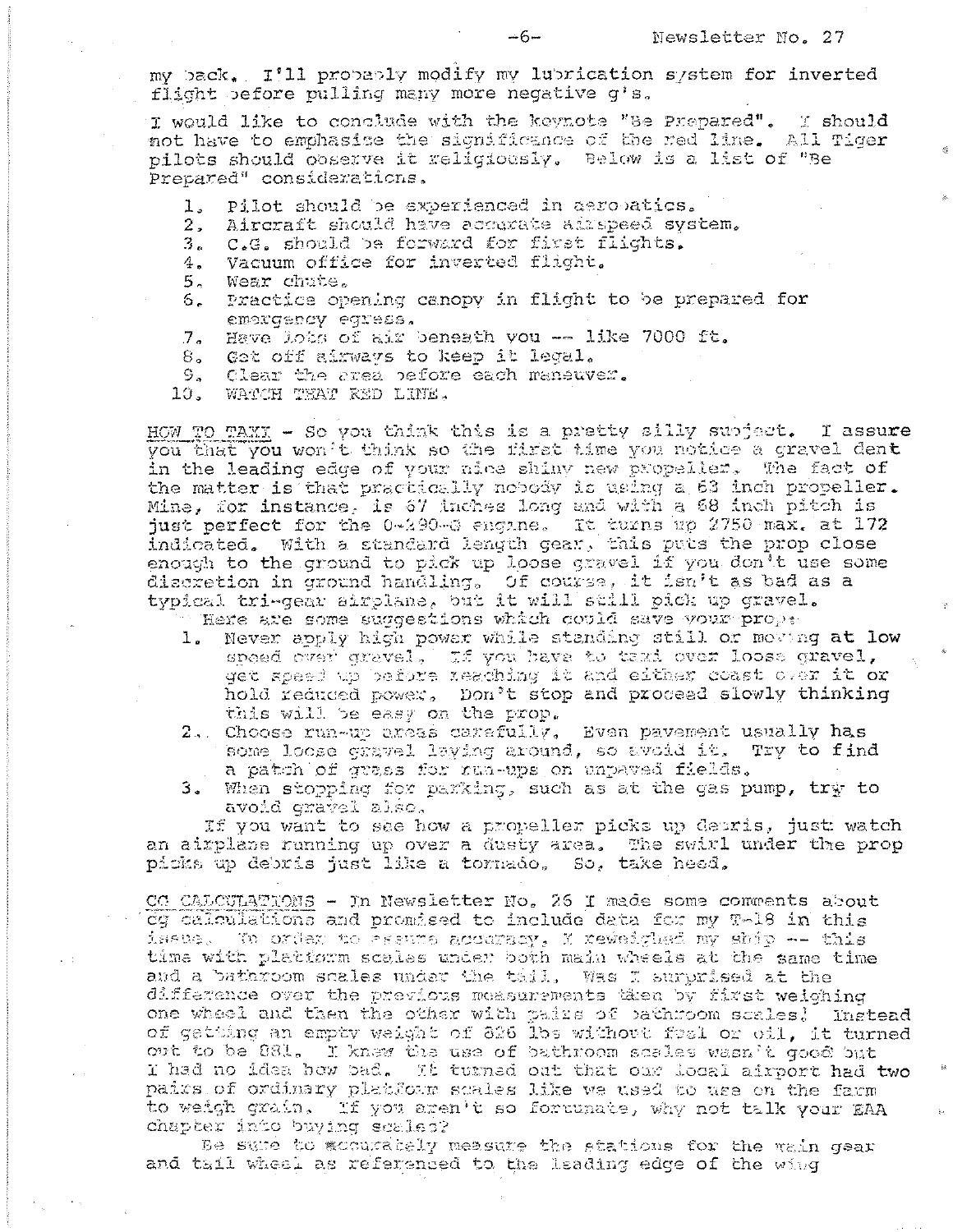(sta 55). Use a plumb bob for these measurements.

The cg of a full tank is sta 50. When there is only a small amount in the tank, the cq is forward of this.

The following calculations are for my T-18. The table lists data on some others which have flown. Notice that I can take only 75 lbs in the baggage compartment with empty tank and not exceed the aft cg limit of station 71. I've verified in flight that station 71 is the neutral point so don't plan to exceed it. If I could find room I'd move my battery from the baggage compartment to the firewall. John Shinn has located his battery under the right front seat.

## CG CALCULATIONS FOR N4782G

|                    | Weight  |                     | Station |                   | Moment %C           | $2C_2$ |
|--------------------|---------|---------------------|---------|-------------------|---------------------|--------|
| Main Wheel         | 1019    | X                   | 54      | $=$               | 55,025              |        |
| Tail Wheel         | 43      | $\mathbf{y}$        | 214     | $=$               | 9,203               |        |
|                    | 1032    |                     | 50.4    |                   | $\overline{64,2.8}$ |        |
| Fuel $(27.5$ Gal.) | 155     | Х                   | 50      | $\equiv$          | $-8,250$            |        |
| O11                | 15      | $\mathbf x$         | 23      | $\equiv$          | $-448$              |        |
|                    | 181     |                     |         |                   | $-8,698$            |        |
| Empty cg           | 881     | Х                   | 63      | $\frac{1}{2}$     | 55,530              |        |
| 1 Passenger        | $+170$  | Х                   | 85,5    | $=$               | $+14,535$           |        |
| O11                | $+ 15$  | X                   | 28      | $\mathop{\rm sm}$ | 448<br>$+$          |        |
| Fuel               | $+1.65$ | $\mathbf x$         | 50      | $\equiv$          | $+8,250$            |        |
| Most Forward cg    | T232    | $\boldsymbol{\chi}$ | 63.93   | $\equiv$          | 78,763              | 17.8   |
| 2nd Passenger      | $170 -$ | $\mathbf{X}$        | 85.5    | ш.                | $+14,535$           |        |
| <b>Ezggage</b>     | 75      | X.                  | 109     | $\equiv$          | $+ 8.175$           |        |
| Gross Wt. cg       | 1177    | X                   | 68.7    | $=$               | 101, 473            | 27.4   |
| Fuel               | $-165$  | Х                   | 50      | $=$               | 8,250               |        |
| Most aft cg        | 1312    |                     | 71      |                   | $\overline{93,223}$ | 32     |
|                    |         |                     |         |                   |                     |        |

|                        |                |        | T-18 WEIGHT AND BALANCE DATA |      |                |              |        |       |             |       |       |
|------------------------|----------------|--------|------------------------------|------|----------------|--------------|--------|-------|-------------|-------|-------|
|                        |                | Main   |                              |      |                | in.          | in.    |       | (sta)<br>ca |       | Wt.   |
| $\overline{\text{SM}}$ | Owner          | Wheels | Tail                         | 0.71 | Fuel           | $\mathbf{E}$ |        | Empty | Aft.        | Fwd.  | Gross |
|                        | 37 Thenhaus    | 817    | 36                           | 16   | $\circ$        | 1.25         | 160    | 60, 5 | 68.7        | 62.6  | 1450  |
|                        | 37 Hamlyn      | 866    | 15                           | 16   | $\circ$        | 1,25         | 160    | 61.65 | 69.7        | 63, 2 | 1475  |
|                        | 41 Hansen      | 951    | 43                           | 16   | $\circ$        | 1.13         | 16025  | 60.8  | 69.8        | 62.5  | 1600  |
|                        | 62 Ferko       | 815    | 43                           | 8    | 0              | 1.75         | 161    | 61.32 | 70.2        | 62.9  | 1450  |
|                        | 68 Schureman   | 767    | 29                           | 16   | 0              | 1.5          | 161    | 59.6  | 70          | 62.1  | 1350  |
| 77                     | Sunderland1019 |        | 43                           | 16   | 165            | 1.0          | 160    | 63    | 71          | 63.9  | 1477  |
|                        | 79 Kaergaard   | 672    | $42 \,$                      | 16   | $\overline{O}$ | 1.75         | 160.75 | 62.7  | 71.7        | 62.9  | 1300  |
|                        | 196 Anderson   | 990    | 55                           | 16   | 42             | 1.38         | 161    | 62,6  | 70.         | 62.9  | 1600  |
| 328                    | Martens        | 1051   | 48                           | 16   | $\mathbf 0$    | 1.38         | 161    | 60.65 | 69          | 62.3  | 1700  |
| 390.                   | Grammer        | 940    | 43                           | 16   | $\overline{O}$ | 1.75         | 162    | 60.34 | 69.2        | 62.25 | 1575  |

## Comments:

a is distance in inches  $37$  - Thenhaus - No canopy, 0-290-G 37 - Hamlyn - Canopy, Pants, New Cowl from wing leading edge to 41 - Hansen - Const Speed Prop, 180 Lyc. main wheel station.  $77 -$  Sunderland -  $0 - 290 - G$ b is distance from main  $79$  - Kaergaard - No canopy - 0-290-G wheel station to tail wheel 196 - Anderson -180 Lyc station with fuselage level. 328 - Martens - 180 Lyc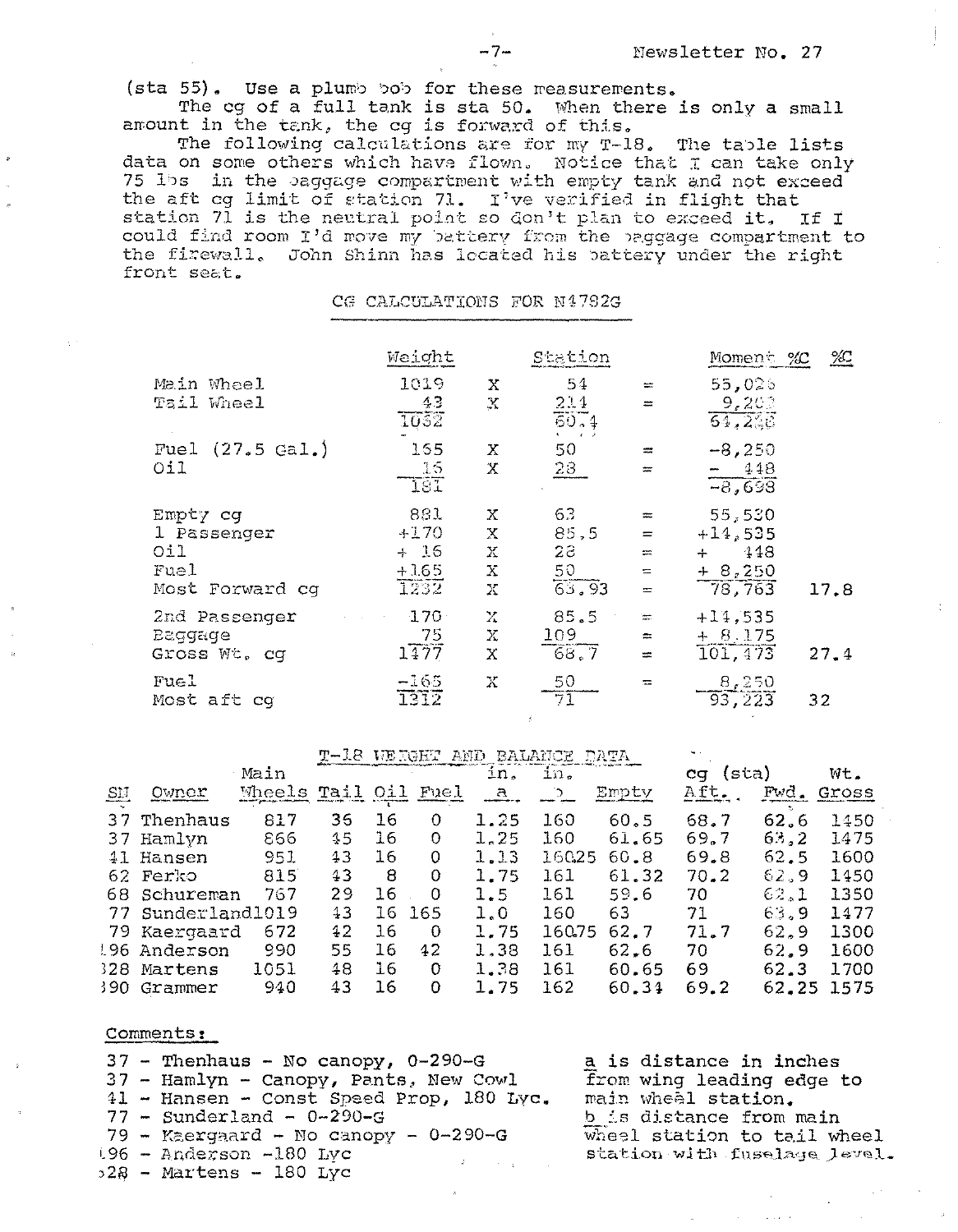HOMEBUILT MAINTENANCE - Now that you've got your homebuilt aircraft flying after those seemingly endless months of toil and sacrifice. yo can finally relax and enjoy flying again on all those nice sunny days instead of being cooped up in the workshop. Also, you can do some of those edd jobs around the house which you've been promising your wife youd do "just as soon as I get er flying". Wow, what a great feeling You can even take a little shooze after supper without feeling quilty No longer do you go to work the next day with zinc chromate stains on your hands, out fingers or purns from a hot welding rod. Yep, you can just fly to your hart's content or until the gas bill gets too big.

. --8---

And just think how much money you are going to save on maintenance and annual inspections. Ten't it silly all the rules the FAA has about maintenance on type certificated airplanes? Sure hope they don't get any ideas like that about homeouilts. That would be ridiculous since anyone who can ouild an entire airplane can surely keep it running. Besides, you are going to stay on the safe side and check it over good once in a while.

Up to this point the picture is all roses, but it is all too easy to let human nature take over and give that ball-of-fire homebuilder a case of the "put cfffs". Since there is no absolute deadline on maintenance, it is easy to just relax and enjoy life and wait a little longer to do that preventative meintenance.

The disciplines and skills learned by the homebuilder are not necessarily those required by a good aircraft mechanic. Before a person can make a part from taw materials he is forced to learn how to go about it, otherwise he will end up with scrap, Building an airplane is thus a mandatory learning process for the novice. He has nothing to lose but his time and money if he goofs -- and even that is a very effective learning process. Maintenance, however, is another story. There is considerably more at stake than time and money if maintenance is not performed until it is forced upon us by a failure of some part. Much as we dislike being policed by the FAA, that is really the reason for all the emphasis on maintenance and inspections.

Currently, all preventative and actual maintenance on homebuilt aircraft can be performed by the owner with an annual re-certification inspection performed by the FAA at least once a year, Our FAA office does a good job on these inspections, butthey emphasize that they are not meant to be a substitute for good periodic inspections. Just what should periodic inspections consist of and how often should they be made? This is where the average homebuilder should resume the learning process. To know when and what to do he should by all means study a book such as one which is intended to prepare a person for the ASP mechanics test. An example is the Zweng manual on this subject. If you can't answer the sample questions that apply to your type of airplane, then you should do some studying.

Regarding inspections, the homeouilder should discipline himself to stick to a rigid, preplanned program. TAA chapters can help by devising such a program and uske positive action to see that it is enforced. For insance ask each aircraft owner to voluntarily submit his log books to a designated chapter rapresentative once per year and thus show evidence that inspections are being performed.

Here are a few suggestions which might be of help in establishing your maintenance program:

- 1. Enter all maintenance actions in a log book,
- thoroughly inspect the powerplant. If you cowling can't easily the powerplant. If you cowling can't easily During the first 25 hours, remove all cowling every 5 hours and

大家交费区  $\mathbb{E}[X,\mathcal{B}(\mathcal{I}^{\circ})] \rightarrow \mathbb{Z}$  .

 $\mathcal{H}=\frac{1}{2}$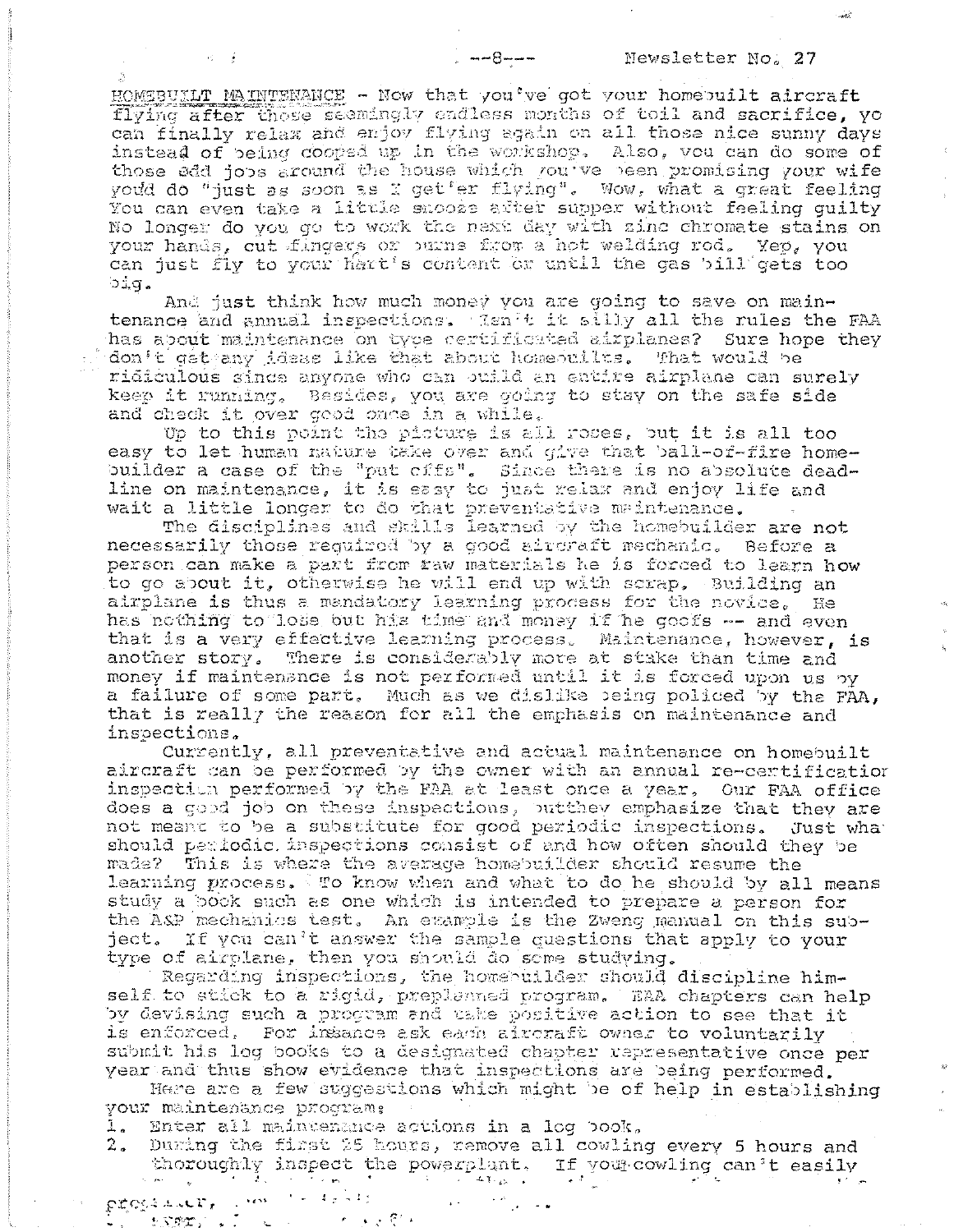be removed this often, including the nosepiece, without removing the propeller, then it isn't designed right.<br>Every 25 hours thereafter remove cowling, wash down compartment,

 $3.4$ and inspect engine mount for cracks, barfies, exhaust system, tightness of fittings and muts, jugs, and check oil screen for metal particles.

 $-9-$ 

Re-pack wheels every 100 hours and check plugs and points.  $4.1$ 

Lyle Fleming, Lancaster California -- MV T-18, N252, has 180 hours on it and is ready for its first annual inspection. During the year, the plane was at 12 different fly-ins where I gave numerous rides. At Rockford three rides per hour, five hours per day, for four days.

Reworking the cowling by closing the gap on the sides from around five inches down to about 1-1/2 inches, plus putting on wheel pants added 15 miles per hour to the cruise. It now indicates about 155 at 8,000 feet while turning the engine 2450 rpm. This is about 15 miles per hour more than the 250 Comanche that I had.

The prop that is on the airplane is 68 inches in diameter by 81 inches pitch, This seems to be a real good combination for the Lycoming 180. The engine turns 2100 xpm on the ground and 2700 (the red line) straight and level with the throttle to the firewall at 8,000 feet and will indicate 175 miles per hour. It takes a lot less runway to take off than it does to land.

My own personal opinion is that the T-18 should not be operated out of a field with less than 2000 feet up to 2000 feet elevation with clear approaches. Longer length above that elevation. Takeoff is about 1000 feet up to 2000 feet elevation.

This summer with two 200 pound fellows, 50 pounds of baggage and 45 gallons of gas we averaged 175 miles per hour ground speed to Northington, Minn., from Lancaster with two fuel stops.

## Ron Zimmerman, 1915 McKinley St., NE, Minneapolis, Minn. 55418 ---

Back in October, 1964, I rode with Bill Hansen in his (N152A) new Tri-gear Tailwind to Mississippi State University. We spent a week there while Sean Roberts ran some tests on the Tailwind. They recommended nylon yarn for tufting. The tufts need only be  $2-1/2$ " -3" long. They should'be taped on in a staggered pattern -- this reduces the possibility of the slight turbulence of one tuft affecting the ones downstream of it.

On the subject of stall characteristics of the T-18, I experienced a slight left wing heavyness both before and in a stall. The break was pretty much straight ahead, There was little or no warning (buffet) before the stall. I tufted and experimented with stall strips to get mose warning before the break, I tried to get the wing to stall sooner in the area of the wing walk so the tail would pick up the buffet for a warning. I got the warning I wanted but the whole center wing broke at the same time. I didn't think trading warning for a gentle stall was worth it so I threw the stall strips away.

After re-building my T-18 and re-skinning the whole wing, my T-18 now stalls 10 mph (indicated) lower with the same indicator (calibrated) and pitot-static. At first I wouldn't believe it but the ailerons are not as responsive as before (in a stall) so it must be going slower.

Originally I flush rivited only the nose ribs and main beam. When I re-skinned, I used flush rivets back to but not including the rear beam. Also originally, I bent the wing skin L.E. around a radiused piece of 3/4" plywood. This required much sweat, 4 letter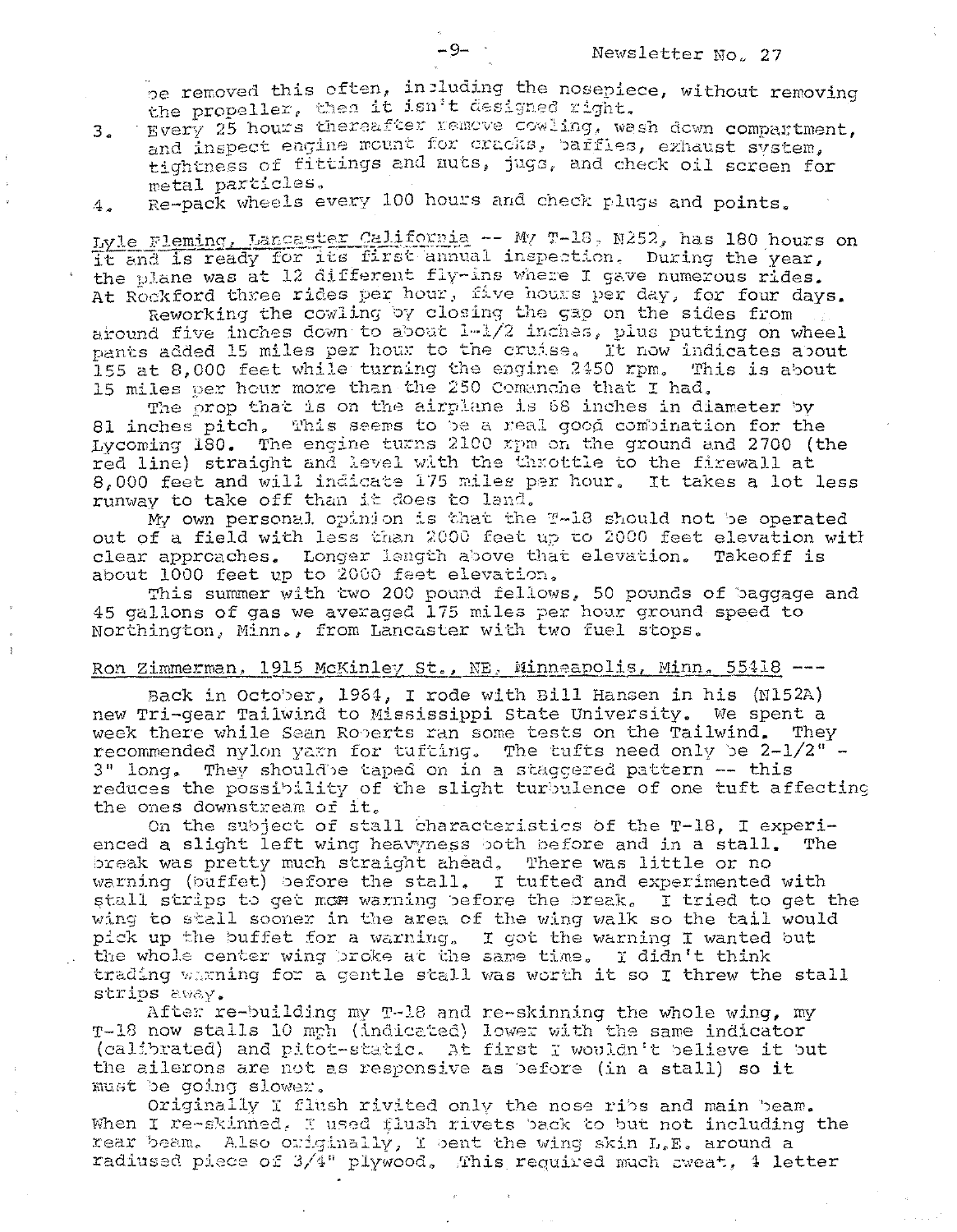words (Darn, etc.), and an extra set of hands. The second time around I used the method described in Newsletter No. 23, Pq. 8 (1.7 dimension). With this method it can be done alone in 1/2 the time durifiq a church service. (Areni Ed).

I don<sup>7</sup>t think the extra flush rivets did much to reduce the stall speed, out i do think I got a better L.E. contour on the airfoil which might be a big factor in the lower stall speed. I am not sure how close the airspeed indicator was calibrated before the crash, but it chacked out very close after.

It is my personal opinion that the L.E, contour and uniformity has as mech to do with stall habits as unwanted wing twist does, A little extra attention to these factors ground be worthwhile.  $\mathbf{T}$ have my horizontal tail off now to be updated.

Prop extensions - Ron Zimmerman - Due to rising costs I can no longer sell prop extensions for 530, postpaid. The price is now 860. plus<br>\$3. postage and handling. This includes anodizing and Zyglo inspected extension and 6 placed drive lugs. The prop extension can be modified (special order) for the Lycoming 0-360 engine for \$15 extra  $(S75. + S3. P and E)$ . These will have 3/4" CB and 1/2" bolt holes for the engine end and 5/8" drive legs and 7/15" bolt holes for the prop end.

I have on hand three extensions that have been modified for 0-360 engine with  $3/4$ " drive lugs and  $1/2$ " bolt holes on the prop end. This modification was necessary to remove some damage done in the anodizing process. These three will be sold for \$80. + \$3. P&H. When these are gone  $I'11$  make more like them by special order for  $$95. + $3.$  P&H.

I also have on hand one standard #1070 extension with the bolt. holes reamed for  $7/16^{\circ}$  bolts (some  $0-320$  engines).

Firewall Fittings - Dick Walen - Want to save \$\$ on firewall bulkhead fittings? Make your own by brazing a flat washer to a pipe coupling. Drill firewall same as OD on pipe coupling. Drill three holes in flat washer, apply rubber cement to back side and pop rivet Chromate after assembly but before installation. to firewall.

Bending Paske - Peoria High School - I made the little metal brake as shwon in Sport Aviation February, 1962. Made several hold-down shoes and have folded or formed almost all 4130 parts - aileron horns - flap control parts - even .125 4120 parts on the walking beam. (Be sure to de-burr edges before bending). Also, made a shoe for brake pedals.

Sander Belts - For people using a Rockwell delta or Mead belt sanders  $\overline{using}$  1" x  $42"$  sanding belts  $-$  is to make our own belts jurchase (from local mill supply house). Rolls of 1" x 50 yards of Behr-Manning "handy-roll" metalite cloth or equivalent. Cost about \$5.75 to \$6, pr roll depending on grit size.

Cut pieces at  $45^\circ$  angle,  $42-1/2$ " long. Wet one end in warm water - scrape off  $1/2$ " grit material (make up 6-8 belts at one time.) Allow to dry then glue the lap joint with Elmers or while glue - hold in vise or clamp until dry. Make sure belt ends are aligned and do not use too much glue. This gives you 15 cent belts that work as good as the "ready made" ones costing 50 cents each.

a sa mga kalawatan ng mga kalawang kalawang kalawang kalawang kalawang kalawang kalawang kalawang kalawang kal<br>Kalawang kalawang kalawang kalawang kalawang kalawang kalawang kalawang kalawang kalawang kalawang kalawang ka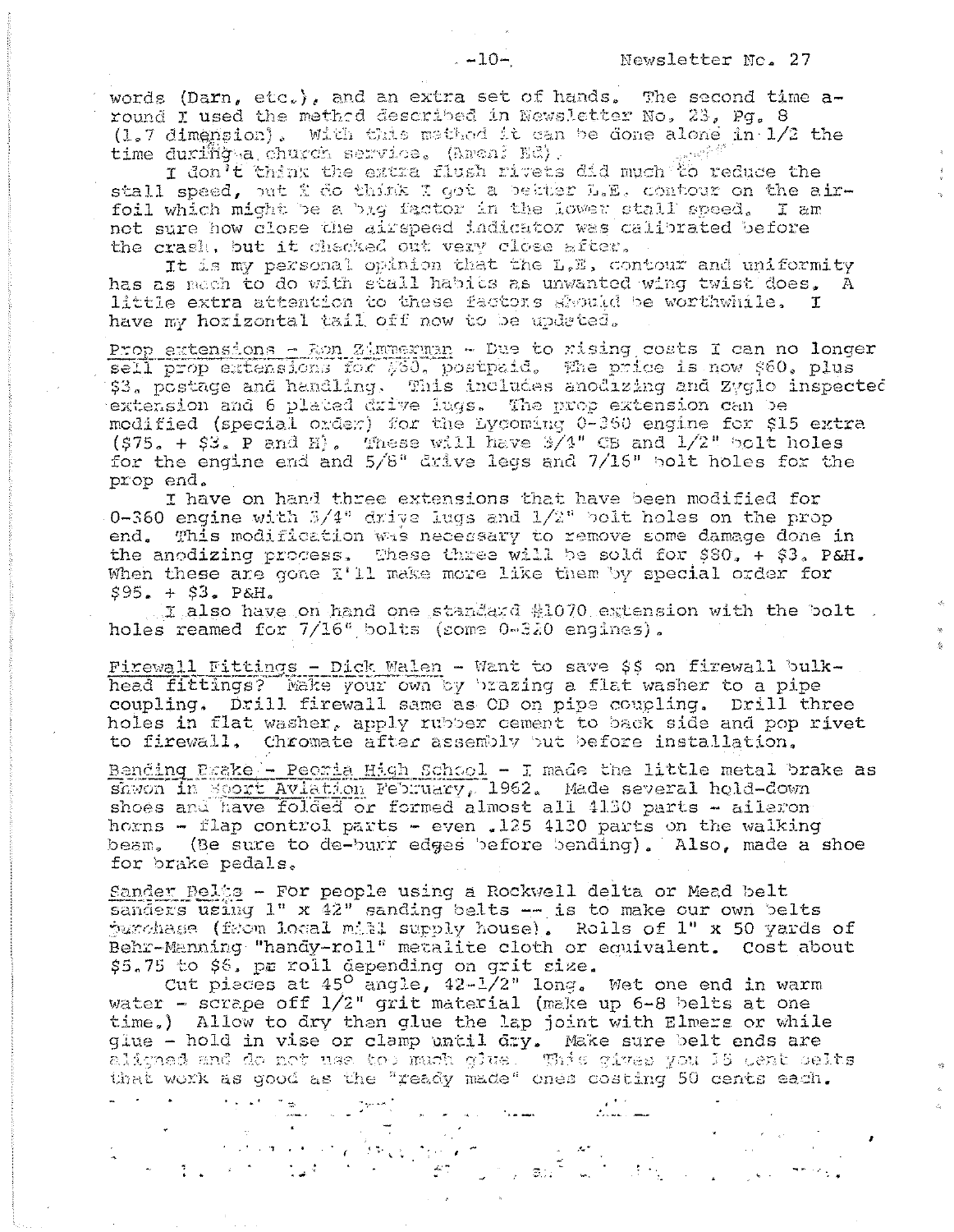VALVE PROBLEM - If you haven't had a stuck valve on takeoff, you really haven't lived. This happened to me during climb out recently Fortunately, I was at 600 feet altitude and about at the end of the runway. I was able to just make it back and land across the other runway with only minor damage when I ran through the snow at the edge of the runway. Inspection of the engine revealed nothing wrong except that a piece of carbon had gotten under an exhaust valve. This kept the valve firm seating properly and, with no heat sink for cooling, the valve got overheated and expanded in the guide. Even though the valve stem to quide clearance was within tolerances. the valve stuck open. This not only caused a power loss due to one less cylinder, but it also caused severe backfiring. This must happen<br>when burning exhaust gas from the other cylinder is sucked in through the open exhaust valve at the same time the intake valve is open. Believe it or not, this makes a very noisey glider out of an airplane. John tells me that Pill Warwick had a similar close call when his 180 Lycoming powered T-18 injested a nut from the induction system and this got lodged, jamming a valve open.

Changing Spark Plugs - John Thorp says that it is very common for carbon to get lodged under a valve vhen spark plugs are changed. Removal of the top plug can break loose chips of carbon which fall down past the valves. If a valve is open slightly, the chips will collect around the seat and when the valve closes it will smash and sometimes stick fast. Since the valve can't touch the seat, it becomes very hot and may either stick or start to burn. John said this happened to him on three different types of engines until he figured out whatwas causing it. He thinks that 90% of the pitting of both exhaust and intake valves is caused by this.

Now he removes the bottom plugs first. Then before removing each top plug he brings the piston up on compression thus insuring that the valves are closed, For added safety blow air through both spark plug holes. John says he has never had any burnt valves over the years since he began following this procedure. He has written to both Lycoming and Continental to bring this situation to their attention. I don't know whether my valve problem was caused by changing plugs since I haven't had them out too recently, but you can be sure that I will remove the bottom plugs first now that I'm aware of this situation.

For Sale - Dick Hansen's beautiful T-18, M299V - is now for sale. It has a 180 hp Lycoming, constant speed prop, and loaded with radio and instruments. If interested, contact Frank Nixon, Volpar, Inc., Stagg St., Van Nuys, Calif. We of the T-18 community have all suffered a great loss by the passing of Dick Hansen last month. He donated the use of his airplane for the various test programs.

New Address For Sport Aero - According to Dick Fawcett the new<br>address for Sport Aero is: Sport Aero, 44-48 Carrol Drive, Sumpter,<br>South Carolina, 29150, I haven't heard from Lucius Bigelow for some time but assume this is the latest address.

KSA Airfab - Last issue I listed a new material source but left off the street address. It should read Keith Shepard, K&A Airfab, 3437 Kelburn, Rosemead, California, 91770.

Sport Aviation Article - If it was hard to figure out how I made the tufts, it is because they left out a line between 6" and tape. It should sead "with a 6" spacing. The yarn was then cut just ahead of each piece of tape".

Thanks to everyone for the letters and comments.